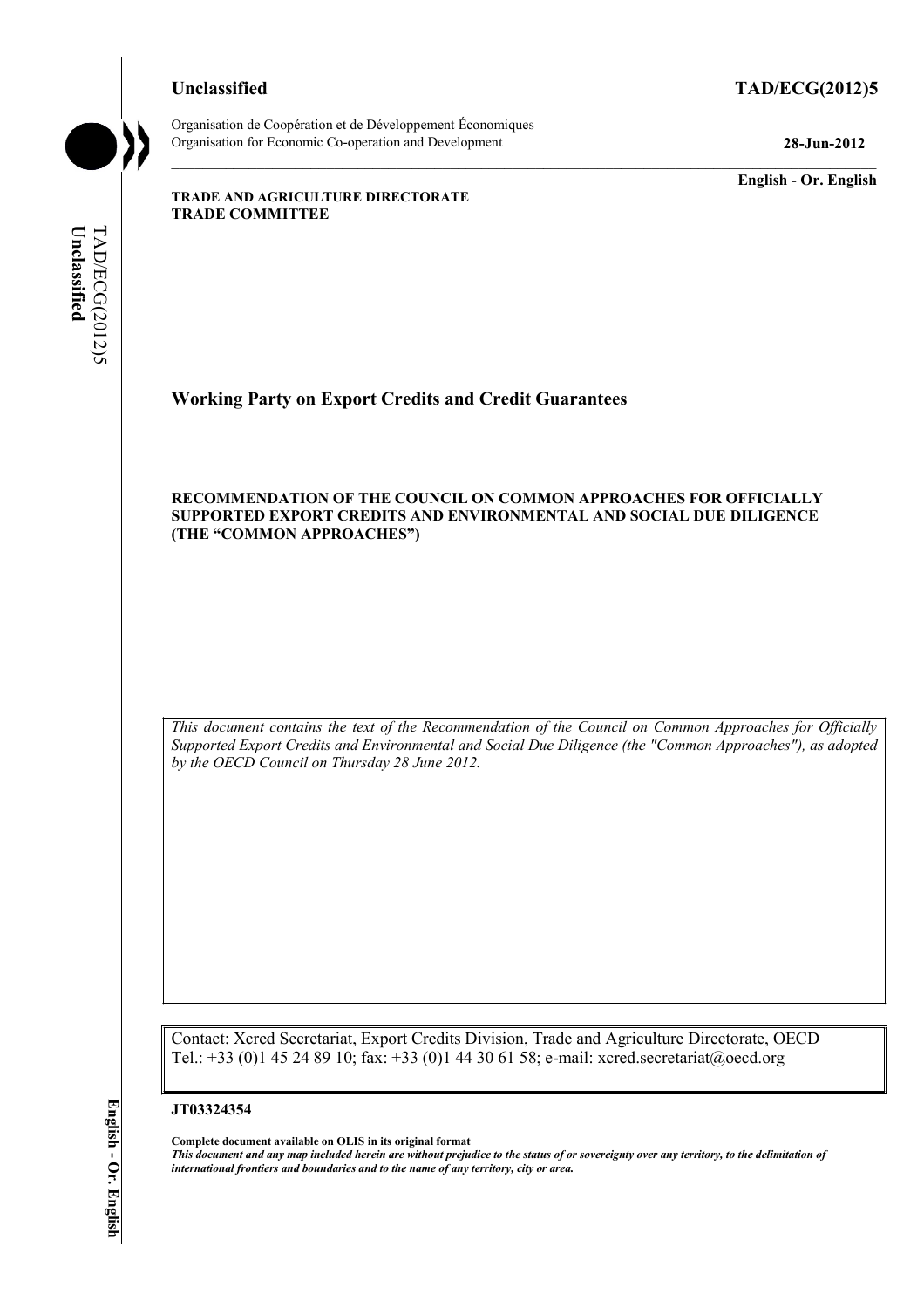#### **RECOMMENDATION OF THE COUNCIL ON COMMON APPROACHES FOR OFFICIALLY SUPPORTED EXPORT CREDITS AND ENVIRONMENTAL AND SOCIAL DUE DILIGENCE (THE "COMMON APPROACHES")**

### THE COUNCIL

 Having regard to the Convention on the Organisation for Economic Co-operation and Development of 14 December 1960 and, in particular, to Article 5 b) thereof;

 Having regard to the mandate from OECD Ministers given in 1999 to strengthen Common Approaches on environment and officially supported export credits by the end of 2001 and noting that this mandate was renewed in 2000 when OECD Ministers welcomed the progress towards Common Approaches;

 Noting that OECD Ministers in 2001 have recognised that export credit policy can contribute positively to sustainable development and should be coherent with its objectives;

 Noting that the present Recommendation builds upon Members' experience in implementing the 2007 Revised Council Recommendation on Common Approaches on the Environment and Officially Supported Export Credits [C(2007)65] and its predecessors which this Recommendation replaces, the 1998 Statement of Intent on Environment and the Action Statement, adopted by the Working Party on Export Credits and Credit Guarantees (ECG) in February 2000, the ECG Work Plan adopted in 2000, and the ECG Agreement on Environmental Information Exchange for Larger Projects adopted in 1999;

 Noting that, since the adoption of the 2007 Revised Council Recommendation, there have been significant developments in the field of environmental and social sustainability;

 Noting the initiatives undertaken by the OECD on corporate social responsibility, including the adoption of the updated OECD Guidelines for Multinational Enterprises [C/MIN(2011)11/FINAL];

 Recognising that Members have existing obligations to protect human rights and fundamental freedoms, and that business enterprises have the responsibility to respect human rights, as outlined in the 'Guiding Principles on Business and Human Rights: Implementing the United Nations "Protect, Respect and Remedy" Framework' endorsed unanimously by the United Nations Human Rights Council on 16 June 2011;

 Noting the key international labour standards set out in the 1998 International Labour Organization Declaration on Fundamental Principles and Rights at Work;

 Recognising the responsibility of Members to implement the commitments undertaken by the Parties to the United Nations Framework Convention on Climate Change;

 Recognising that, while Members may have different means of delivering official support for export credits through their export credit agencies (ECAs), the primary role of ECAs is to promote trade in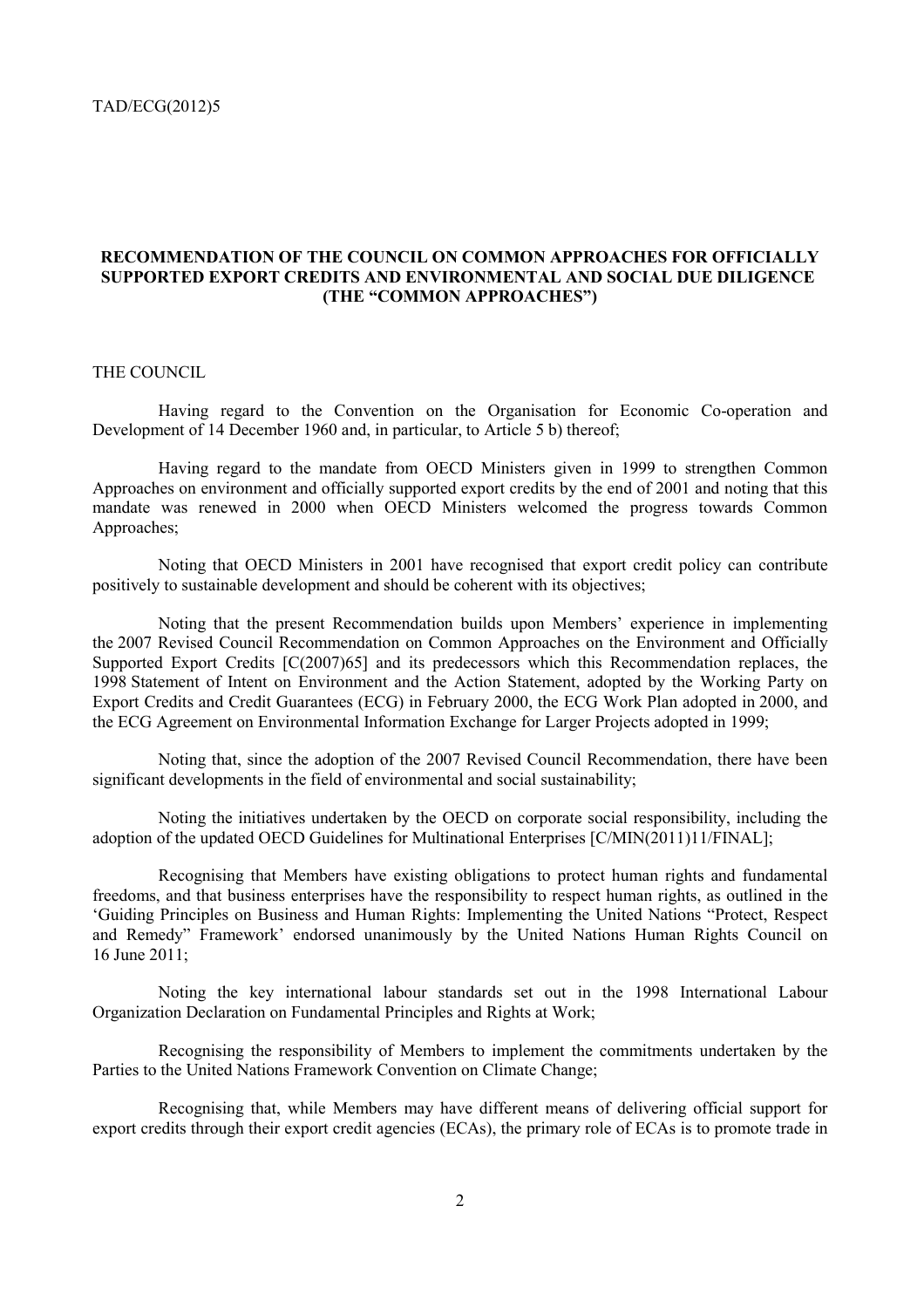a competitive environment, whereas multilateral development banks and development agencies focus primarily on development assistance;

 Recognising that project sponsors, exporters, financial institutions and ECAs have, individually or jointly, different roles, responsibilities and leverage with regard to projects benefiting from official support;

 Recognising the sovereign right of buyers' countries to make decisions regarding projects within their jurisdictions;

 Recognising the responsibility of Members to consider the positive and negative environmental and social impacts of projects, in particular in sensitive sectors or located in or near sensitive areas, and the environmental and social risks associated with existing operations, in their decisions to offer official support for export credits;

 Recognising that, whilst this Recommendation sets out common approaches for addressing environmental and social issues relating to officially supported export credits, Members may adopt additional measures for undertaking due diligence that are consistent with the overall objectives of this Recommendation and that any such measures should be shared with other Members with the aim of improving common practices, developing guidance and promoting a level playing field;

 Wishing to consolidate and build on commitments and progress made by Members and non-Members to apply international standards to, and to develop environmental and social review procedures for, officially supported export credits;

Noting that the Annexes to this Recommendation form an integral part thereof;

On the proposal of the Working Party on Export Credits and Credit Guarantees:

A. RECOMMENDS that Members, before taking decisions on officially supported export credits, apply the following common approaches for addressing environmental and social issues relating to exports of capital goods and/or services and the locations to which these are destined.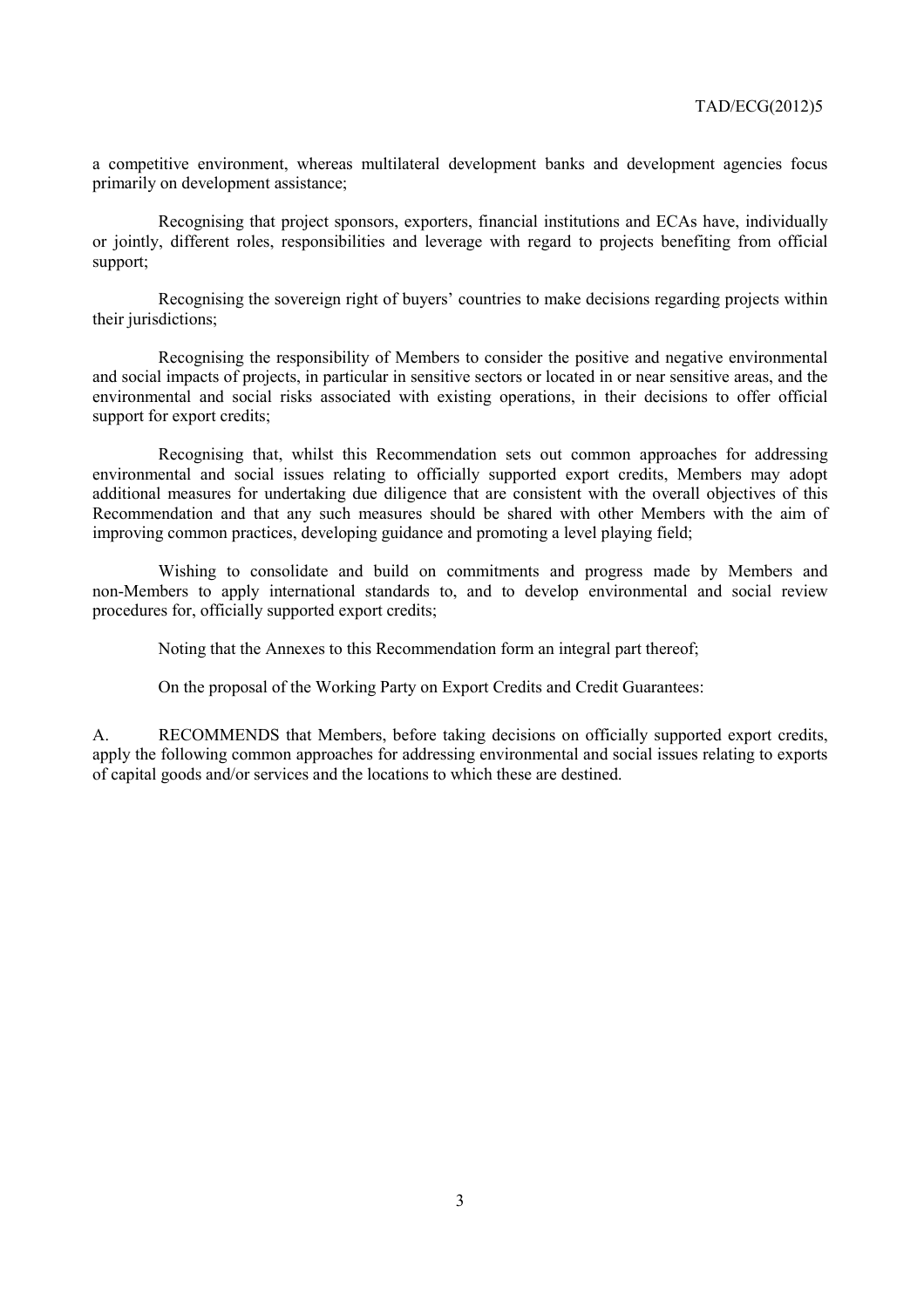## **I. DEFINITIONS**

1. For the purposes of this Recommendation, the following terms shall have the meaning set out below:

- "Associated facilities" are those facilities that are not a component of the project but that would not be constructed or expanded if the project did not exist and on whose existence the viability of the project depends; such facilities may be funded, owned, managed, constructed and operated by the buyer and/or project sponsor or separately from the project.
- "Due diligence" is the process through which Members identify, consider and address the potential environmental and social impacts and risks relating to applications for officially supported export credits as an integral part of their decision-making and risk management systems.
- "EHS Guidelines" refers to the World Bank Group Environmental, Health and Safety Guidelines: these are technical reference documents with general and industry sector performance levels and measures that are normally acceptable to the World Bank Group and that the World Bank Group generally considers to be achievable in new undertakings at reasonable costs by existing technology.
- "Environmental impacts" are the project-related impacts on the environment as a result of the construction and operation of the project.
- "Existing operations" refer to applications relating to exports of capital goods and/or services to an identified location where there is an existing undertaking that is undergoing no material change in output or function.
- "IFC Performance Standards" refers to the following Performance Standards of the International Financial Corporation (IFC): Assessment and Management of Environmental and Social Risks and Impacts (PS1); Labor and Working Conditions (PS2); Resource Efficiency and Pollution Prevention (PS3); Community Health, Safety, and Security (PS4); Land Acquisition and Involuntary Resettlement (PS5); Biodiversity Conservation and Sustainable Management of Living Natural Resources (PS6); Indigenous Peoples (PS7); and Cultural Heritage (PS8).
- "Major Multilateral Financial Institutions" are the African Development Bank, the Asian Development Bank, the European Bank for Reconstruction and Development, the European Investment Bank, the Inter-American Development Bank, the International Bank for Reconstruction and Development, the International Finance Corporation, and the Multilateral Investment Guarantee Agency.
- "Projects" refer to applications relating to exports of capital goods and/or services to an identified location of:
	- any new commercial, industrial or infrastructure undertaking, or
	- any existing undertaking that is undergoing material change in output or function, which may result in changes to the operation's environmental and/or social impacts.

For the purposes of screening, classification and review, a project includes those components that the buyer and/or project sponsor (including contractors) directly owns, operates or manages and that are physically and technically integrated with the undertaking.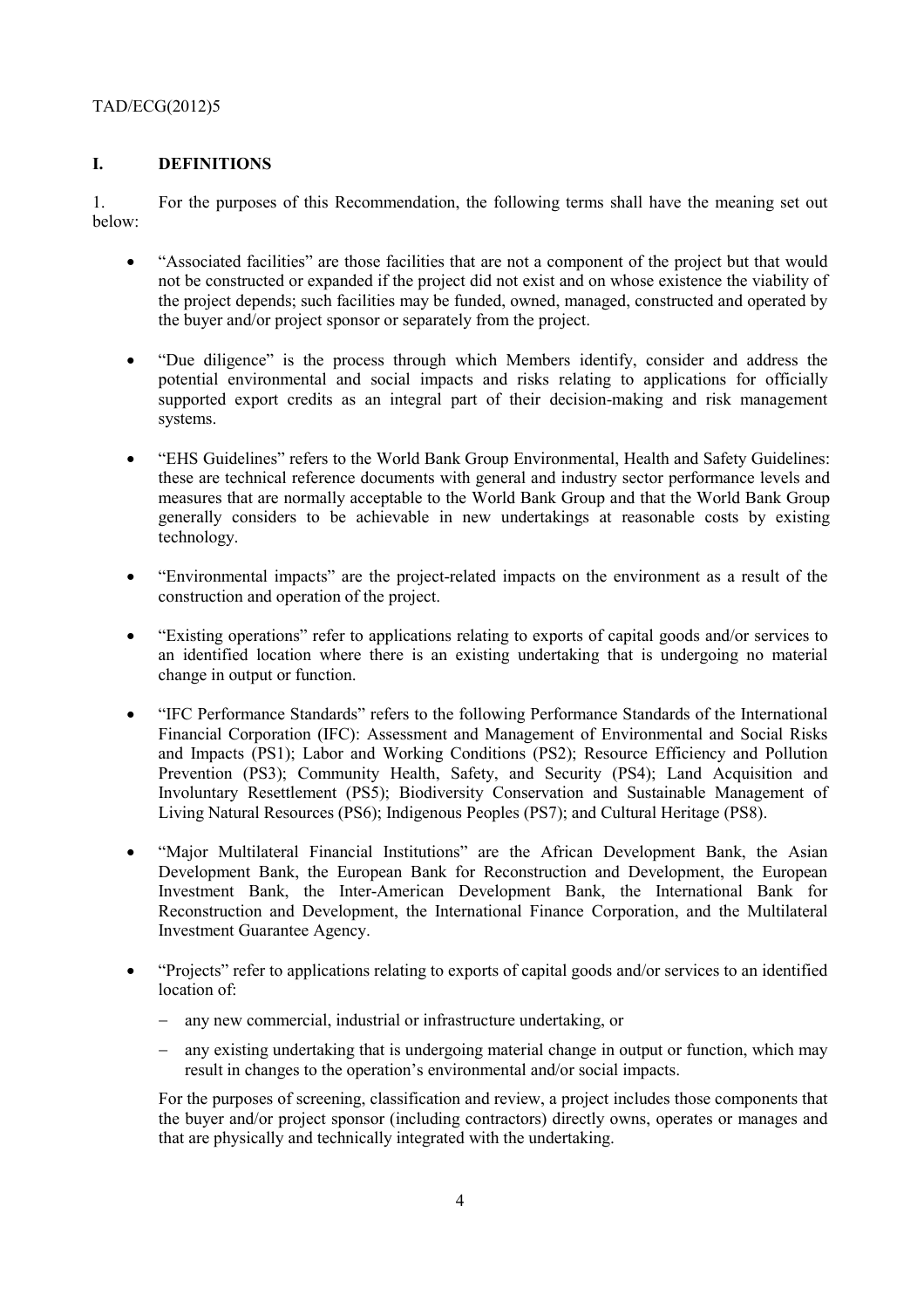- "Social impacts" are the project-related impacts on the local communities directly affected by the project and on the people involved in the construction and operation of the project; these social impacts encompass relevant adverse project-related human rights impacts.
- "World Bank Safeguard Policies" refers to the safeguard policies relating to: Environmental Assessment (OP 4.01); Natural Habitats (OP 4.04); Pest Management (OP 4.09); Indigenous Peoples (OP 4.10); Physical Cultural Resources (OP 4.11); Involuntary Resettlement (OP 4.12); Forests (OP 4.36); Safety of Dams (OP 4.37); International Waterways (OP 7.50); and Disputed Areas (OP 7.60).

## **II. GENERAL PRINCIPLES**

#### *i) Scope*

2. This Recommendation applies to all types of officially supported export credits<sup>1</sup> for exports of capital goods and/or services, except exports of military equipment or agricultural commodities, with a repayment term of two years or more.

## *ii) Objectives*

- 3. The objectives of this Recommendation are to:
	- i) Promote coherence between Members' policies regarding officially supported export credits, their international environmental, climate change, social and human rights policies, and their commitments under relevant international agreements and conventions, thereby contributing towards sustainable development.
	- ii) Develop common procedures and processes relating to the environmental and social review of officially supported export credits, with a view to achieving equivalence among the measures taken by the Members and to reducing the potential for trade distortion.
	- iii) Promote good practice and consistent review and assessment processes for projects and existing operations benefiting from officially supported export credits, with a view to achieving a high level of environmental and social performance as measured against the relevant international standards.
	- iv) Enhance efficiency of official support procedures by ensuring that the administrative burden for applicants and ECAs is commensurate with the objectives of this Recommendation.
	- v) Promote a global level playing field for officially supported export credits and increase awareness and understanding, including among non-Members, of the benefits of applying this Recommendation.

|<br>|<br>|

It is recognised that not all ECA products fall within the scope of this Recommendation, for example, those where the risk is on the exporter (such as, but not limited to, support for bonds and working capital) and there is no application relating to the same project for a product where the risk of non-payment is on the buyer.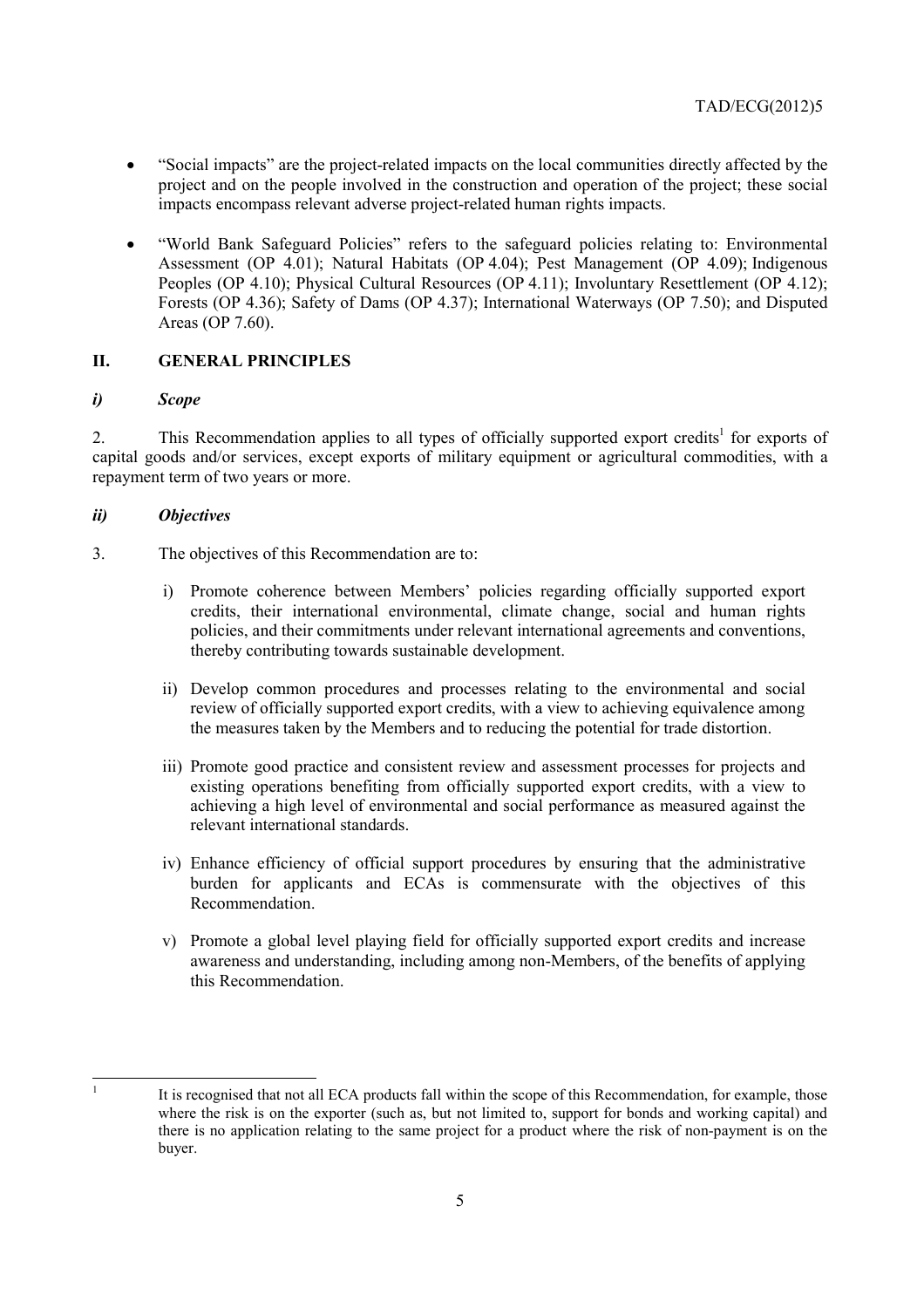- 4. To achieve these objectives, Members should:
	- i) Encourage the prevention and the mitigation of adverse environmental and social impacts of projects and the consideration of environmental and social risks associated with existing operations and take into account the benefits of any projects and existing operations supported, thereby enhancing the overall financial risk assessment process.
	- ii) Undertake appropriate environmental and social reviews and assessments for projects and existing operations respectively, as part of their due diligence relating to applications for officially supported export credits.
	- iii) Promote awareness of the OECD Guidelines for Multinational Enterprises among appropriate parties involved in applications for officially supported export credits as a tool for responsible business conduct in a global context.
	- iv) Encourage protection and respect for human rights, particularly in situations where the potential impacts from projects or existing operations pose risks to human rights.
	- v) Foster transparency, predictability and responsibility in decision-making, by encouraging disclosure of relevant environmental and social impact information, with due regard to any legal stipulations, business confidentiality and other competitive concerns.
	- vi) Continue to build a body of experience on the practical application of this Recommendation.
	- vii) Continue to encourage the application of the international standards referenced in this Recommendation or their equivalent by non-Members, to promote the adherence to this Recommendation by non-Members including through an active dialogue to increase awareness and understanding of the benefits of its application, and to take other appropriate measures with the aim of promoting a global level playing field for officially supported export credits.

#### **III. SCREENING**

5. Members should screen all applications for officially supported export credits covered by this Recommendation with the aim of identifying which applications should be classified and, where appropriate, subsequently reviewed. The parties involved in an application, including applicants (exporters and lenders) and project sponsors, should provide all information necessary to carry out the screening. The screening should take place as early as possible in the risk assessment process.

6. The screening should identify applications relating to exports of capital goods and/or services according to:

- whether they are related to projects or to existing operations as defined in Section I of this Recommendation;
- whether or not the exports are destined to identified locations that are in or near sensitive areas; and
- whether or not the Member's share is equal to or above SDR 10 million.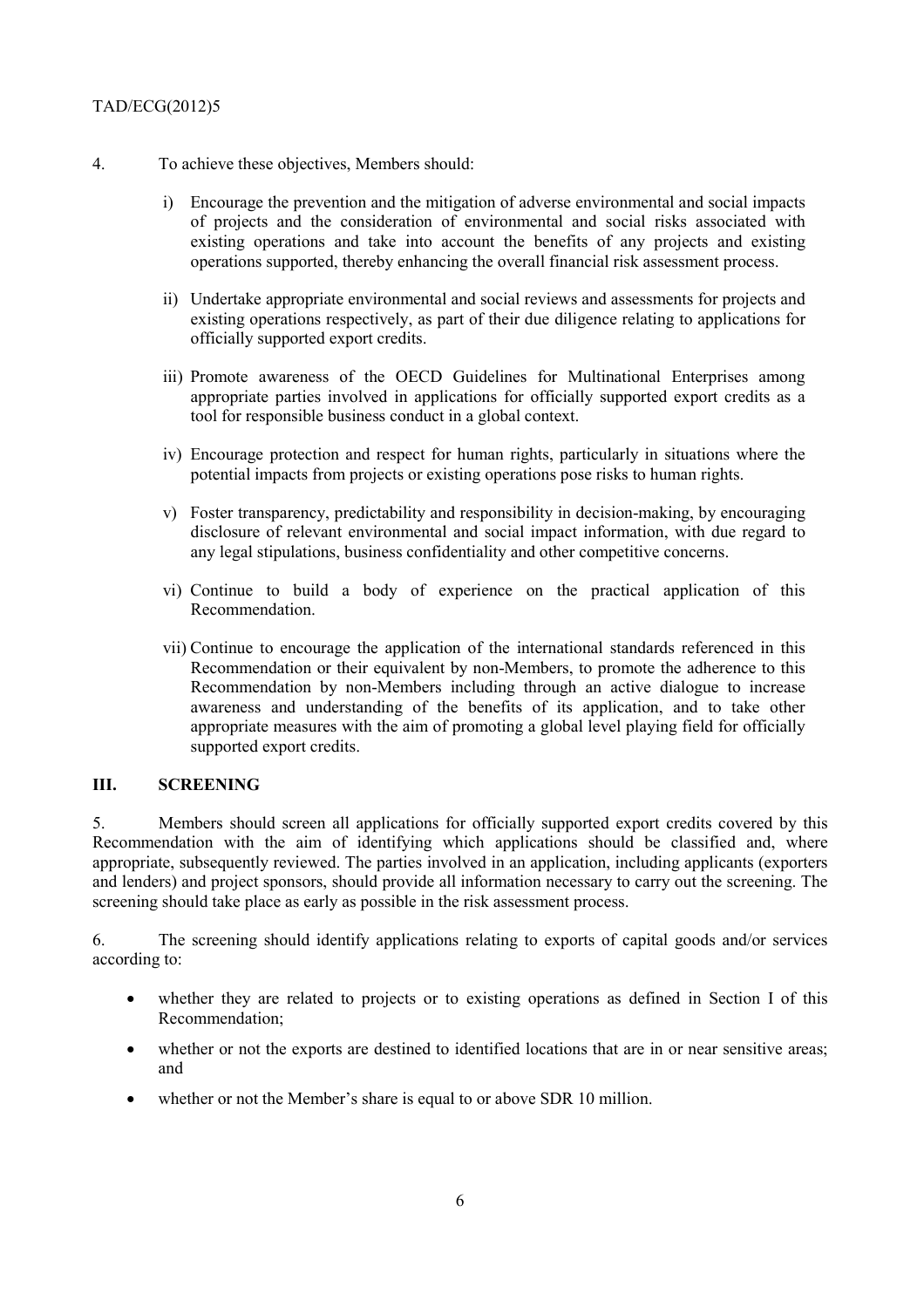7. Members shall classify, in accordance with Section IV of this Recommendation, applications relating to:

- All projects in or near sensitive areas irrespective of their share.
- All projects for which their share is equal to or above SDR 10 million.
- 8. Members shall assess for potential environmental and/or social risks applications relating to:
	- All existing operations for which their share is equal to or above SDR 10 million.

In undertaking this assessment, Members should take into account the industry sector, location and other information available relating to potential environmental and/or social impacts, before making any final commitment to provide official support. Alternatively, Members may classify such applications in accordance with Section IV of this Recommendation.

9. Beyond screening, no further action is required under the provisions of this Recommendation for applications relating either to projects for which a Member's share is below SDR 10 million and which are not in or near sensitive areas, or to existing operations for which a Member's share is below SDR 10 million.

## **IV. CLASSIFICATION**

10. Members should identify the potential positive and negative environmental and social impacts relating to the applications to be classified. In this context:

- Potential environmental impacts may include, but are not limited to, generation of significant air emissions, including greenhouse gas emissions, effluents, waste, hazardous waste, wastewater, noise and vibrations, significant use of natural resources, and impacts on endangered species.
- Potential social impacts may include, but are not limited to, labour and working conditions, community health, safety, and security, land acquisition and involuntary resettlement, indigenous peoples, cultural heritage, and project-related human rights impacts, including forced labour, child labour, and life-threatening occupational health and safety situations.
- 11. The three categories for classification are:
	- Category A: a project is classified as Category A if it has the potential to have significant adverse environmental and/or social impacts, which are diverse, irreversible and/or unprecedented. These impacts may affect an area broader than the sites or facilities subject to physical works. Category A, in principle, includes projects in sensitive sectors or located in or near sensitive areas*.* An illustrative list of Category A projects is set out in Annex I.
	- Category B: a project is classified as Category B if its potential environmental and/or social impacts are less adverse than those of Category A projects. Typically, these impacts are few in number, site-specific, few if any are irreversible, and mitigation measures are more readily available.
	- Category C: a project is classified as Category C if it has minimal or no potentially adverse environmental and/or social impacts.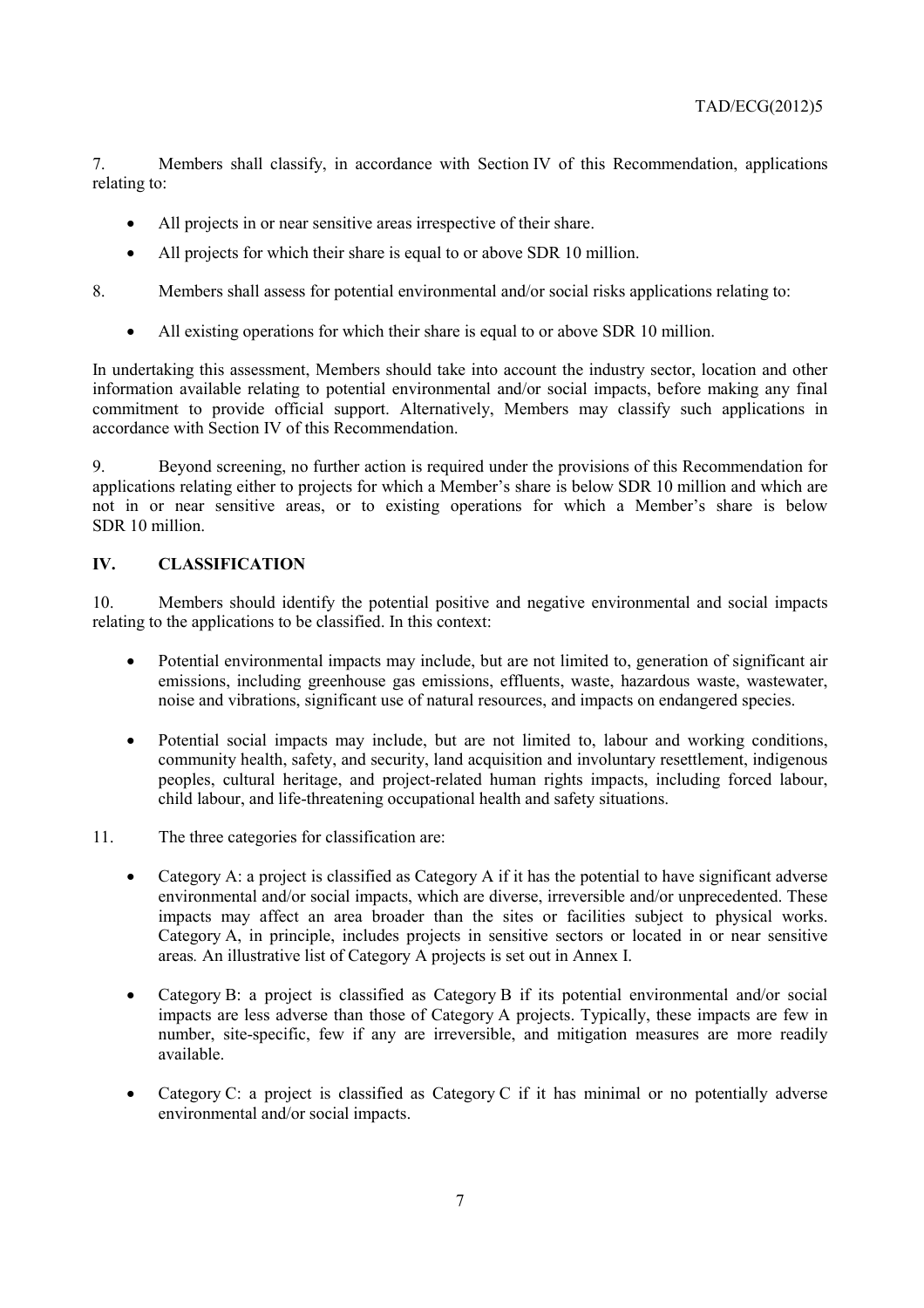12. Members should seek to ensure a coherent approach to the classification of projects through reporting and review of such projects, pursuant to paragraph 41 of this Recommendation.

## **V. ENVIRONMENTAL AND SOCIAL REVIEW**

13. Members should undertake an environmental and social review of projects, in accordance with the international standards applied to the project as set out in paragraphs 20-24 of this Recommendation, consisting of:

- benchmarking of the project's environmental and social performance against the relevant aspects of the international standards applied to the project; and
- consideration of measures that can be taken to prevent, minimise, mitigate or remedy adverse impacts and/or to improve environmental and social performance, as appropriate to the size of the relevant parties involved in the project, the context of their operations, the nature and extent of potential adverse impacts, the international standards applied to the project, and the significance of the Members' share in the overall project.

14. Members supporting exports forming only a minor part of a project, or in re-insurance situations, may take into account the environmental and social review carried out by another Member, a Major Multilateral Financial Institution, or a Member's development agency in accordance with this Recommendation.

15. When undertaking a review, Members should, where appropriate:

- assess the potential environmental and/or social impacts of any associated facilities, taking into account the timing and location of their construction, including making reasonable efforts to benchmark against relevant international standards using the available information; and
- consider any statements or reports made publicly available by their National Contact Points (NCPs) at the conclusion of a specific instance procedure under the OECD Guidelines for Multinational Enterprises.

16. When undertaking a review, Members should indicate to the appropriate parties involved in the project the type of information they require, including, where appropriate, the need for an Environmental and Social Impact Assessment (ESIA). The applicant is responsible for providing the appropriate information to satisfy Members' requirements. The information to be supplied should include, but is not limited to:

- A description of the project and its geographic, ecological, social, and temporal context.
- Information relating to the potential environmental and/or social impacts of the project, together with any information on related mitigating and monitoring measures.
- The standards, practices and processes that the parties involved in the project intend to apply, including information that the project complies with local legislation and other host country relevant regulations.
- The results of any public consultations with local communities directly affected by the project and/or their legitimate representatives and of any engagement with other parties, such as civil society organisations, that have expressed an interest in the project. It is the responsibility of the buyer/project sponsor to undertake any such public consultations and/or engagements with interested parties. For the purposes of public consultations, environmental and social impact information should be made available to affected communities in a language accessible to them.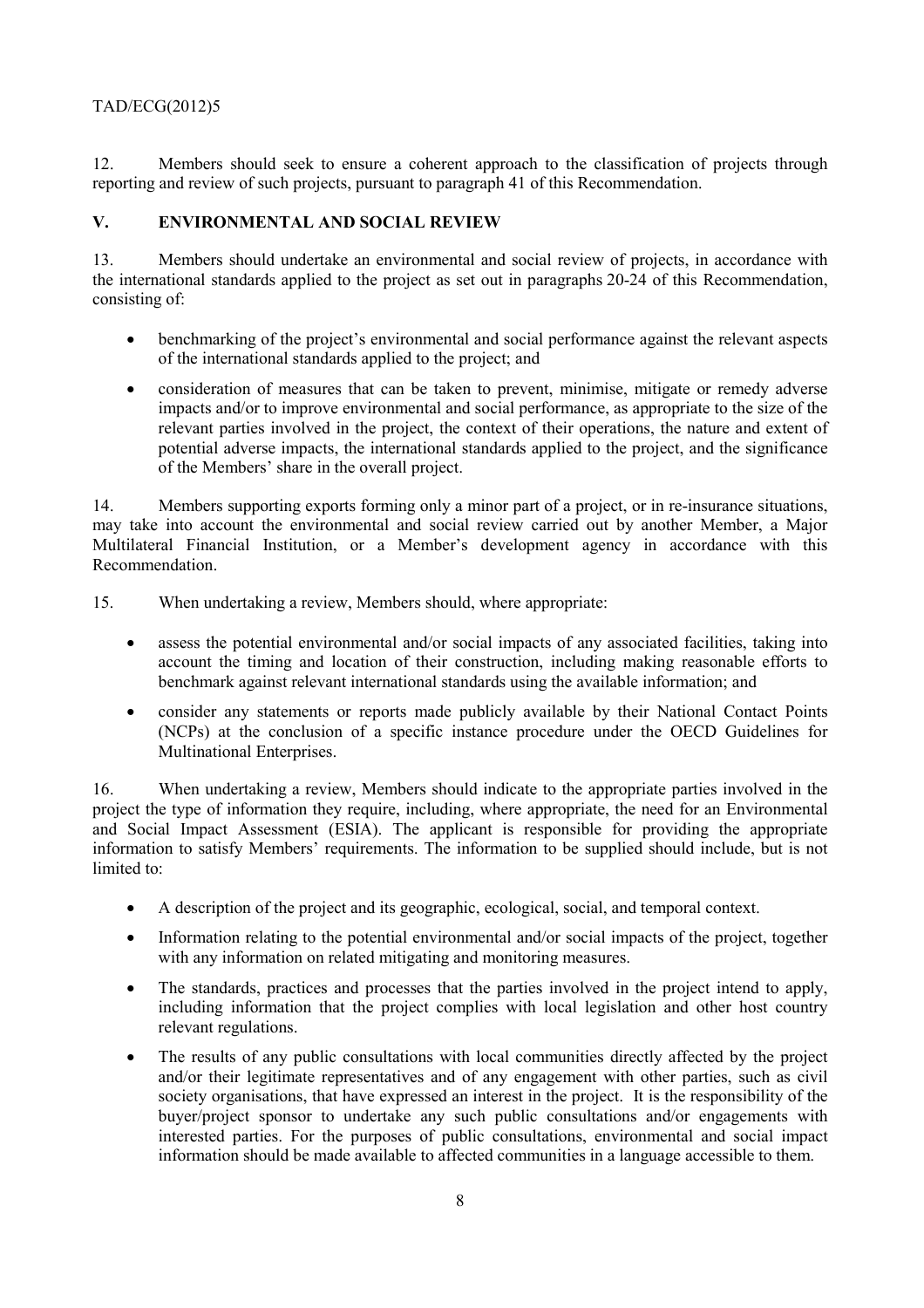17. For a Category A project, Members should require an ESIA to be undertaken; the applicant is responsible for providing the resulting ESIA report, together with other studies, reports or action plans covering the relevant aspects of the project. An ESIA report and any supporting documents should address the issues set out in the international standards applied to the project in accordance with paragraphs 20-24 of this Recommendation: in this context, Annex II contains information on the typical items to be included in an ESIA report. An ESIA should not be carried out and reviewed by the same party.

18. The scope of a review for a Category B project may vary from project to project. Members should require appropriate information to be provided by the applicant that addresses the relevant environmental and social impacts of the project. Such information may be contained in an ESIA or in project-related assessment reports, planning and concept documents, environmental and social studies and plans, technical documentation of pollution control plans and criteria, applicable legal and regulatory frameworks, community engagement activities (information disclosure, dissemination, consultation and other participatory processes) and information collected during discussions with applicants.

19. Beyond screening and classification, no further action is required under the provisions of this Recommendation for a Category C project.

20. When undertaking a review, Members should benchmark:

- non-project finance projects, against the relevant aspects of
	- − all ten World Bank Safeguard Policies, or
	- − all eight IFC Performance Standards, in particular where justified and/or practicable due to the size and/or structure of the transaction such as, but not limited to, certain types of structured finance transactions that share characteristics with project finance, and/or where other financial institutions forming a significant part of the project are applying these same standards;
- limited or non-recourse project finance projects, against the relevant aspects of all eight IFC Performance Standards.

21. Where such institutions are supporting the project, Members may instead benchmark projects against the relevant aspects of the standards of a Major Multilateral Financial Institution.

22. Members should also benchmark projects against the relevant aspects of the EHS Guidelines, which are referenced in World Bank Safeguard Policy OP 4.01 and IFC Performance Standard 3.

23. In the absence of any relevant industry sector EHS Guidelines, Members:

- should benchmark against the relevant aspects of any internationally recognised sector specific or issue specific standards such as, where appropriate, the Convention on Nuclear Safety and the relevant aspects of International Atomic Energy Agency (IAEA) standards for nuclear power plants; and/or
- may refer to relevant international sources of guidance such as, for example, where appropriate, the Hydropower Sustainability Assessment Protocol and the Core Values and Strategic Priorities of the World Commission on Dams (WCD) Report for hydro-power projects.

24. Alternatively, where appropriate, Members may benchmark projects against the relevant aspects of any other internationally recognised standards, such as European Union standards, that are more stringent than those standards referenced above.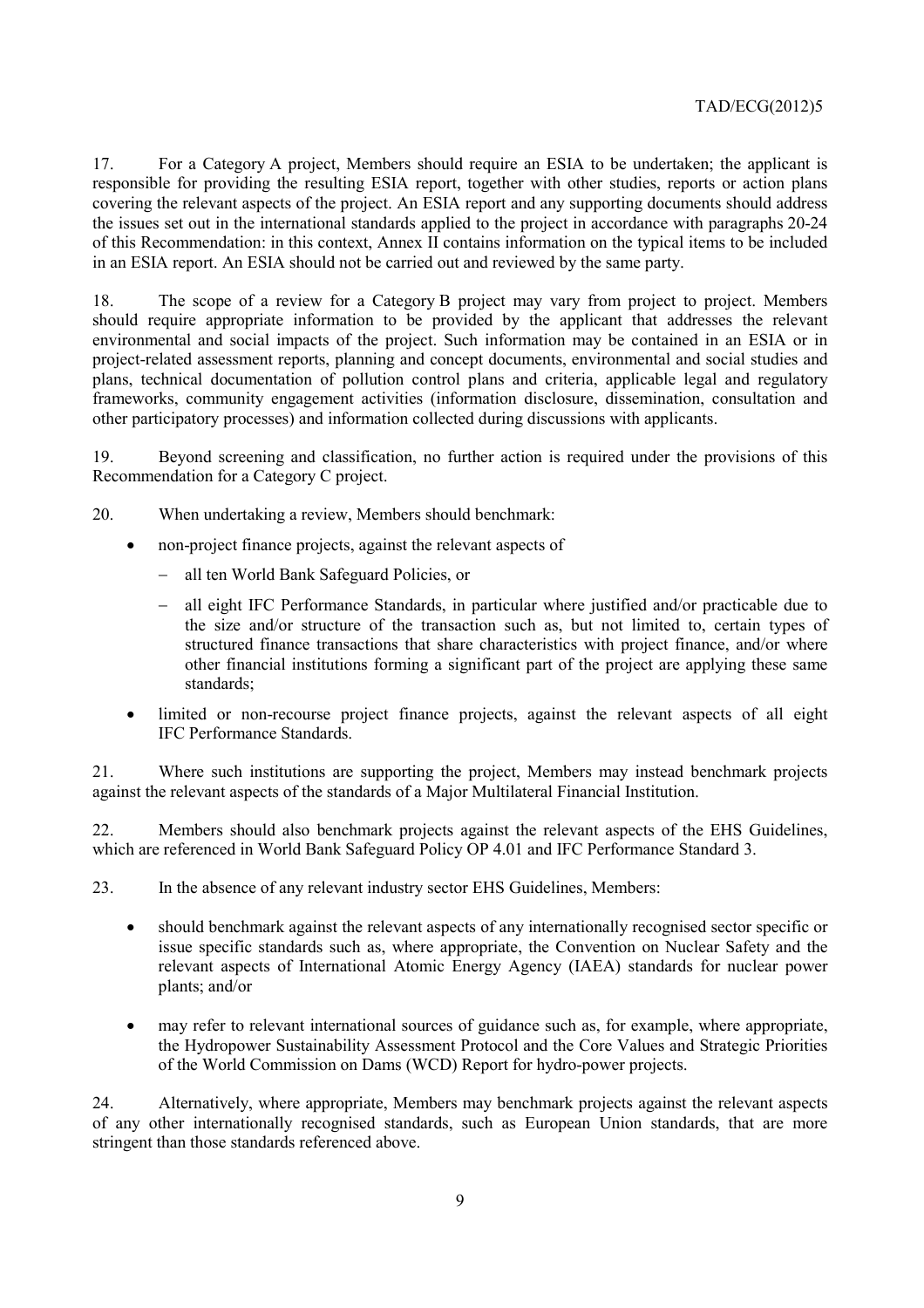25. In the absence of a contrary decision by the ECG, the international standards applied by the institutions referred to in paragraphs 20-24 of this Recommendation are those applicable at the time of the adoption of the Recommendation. However, in the event of a review of such standards by the relevant standard-setting body, including any updates to the World Bank Safeguard Policies or to the reference standards for nuclear power plants as a result of international agreements reached within the IAEA, the ECG may decide to adopt the updated standards without undertaking a complete review of this Recommendation.

26. Projects should, in all cases, comply with host country standards. Members should, therefore, seek assurance that the project complies with local legislation and other relevant host country regulations.

27. Projects should also meet the international standards against which they have been benchmarked, in accordance with paragraphs 20-24 of this Recommendation, recognising that some of these standards contain margins of tolerance in how their overall objectives may be achieved.

28. In exceptional cases, however, a Member may decide to support a project that does not meet the relevant aspects of the international standards against which it has been benchmarked. In such cases, the reasons for the choice of international standards, the reasons for the failure to meet such international standards, the related justification for supporting the project, and any related monitoring procedures must be reported to the ECG in accordance with paragraph 41 of this Recommendation. With due regard to business confidentiality, aggregated information on such cases will be made publicly available by the ECG in accordance with paragraph 39 of this Recommendation.

## **VI. EVALUATION, DECISION AND MONITORING**

29. Members should evaluate the information resulting from screening and review of a project, and decide whether to request further information, decline or provide official support.

30. In the event that support is to be provided, Members should decide whether this should involve conditions to fulfil prior to, or after, the final commitment for official support, for example, measures to prevent, minimise, mitigate or remedy potential adverse environmental and social impacts, covenants, and monitoring requirements. In this context, Members may require a project sponsor to devise further action plans to describe and prioritise the mitigation measures, corrective actions, monitoring activities and timetable necessary to manage the project's environmental and/or social impacts in a manner consistent with international standards and good international industry practice.

31. Where support for a project is provided subject to fulfilment of certain conditions whether during the construction and/or the operation phase of the project, Members should ensure that appropriate procedures are in place to monitor the project, regardless of its classification, in order to ensure compliance with the conditions of their official support.

32. In addition, for all limited or non-recourse project finance Category A projects, Members should require regular *ex post* reports and related information to be provided during their involvement in the project to ensure that relevant potential environmental and/or social impacts are addressed according to the information provided by applicants during the environmental and social review.

33. In the case of non-compliance with the conditions of official support, Members should take actions that they deem appropriate in order to restore compliance, in accordance with the terms of the contract for official support.

34. Members should, where appropriate, encourage project sponsors to make *ex post* monitoring reports and related information including concerning how environmental and/or social impacts are being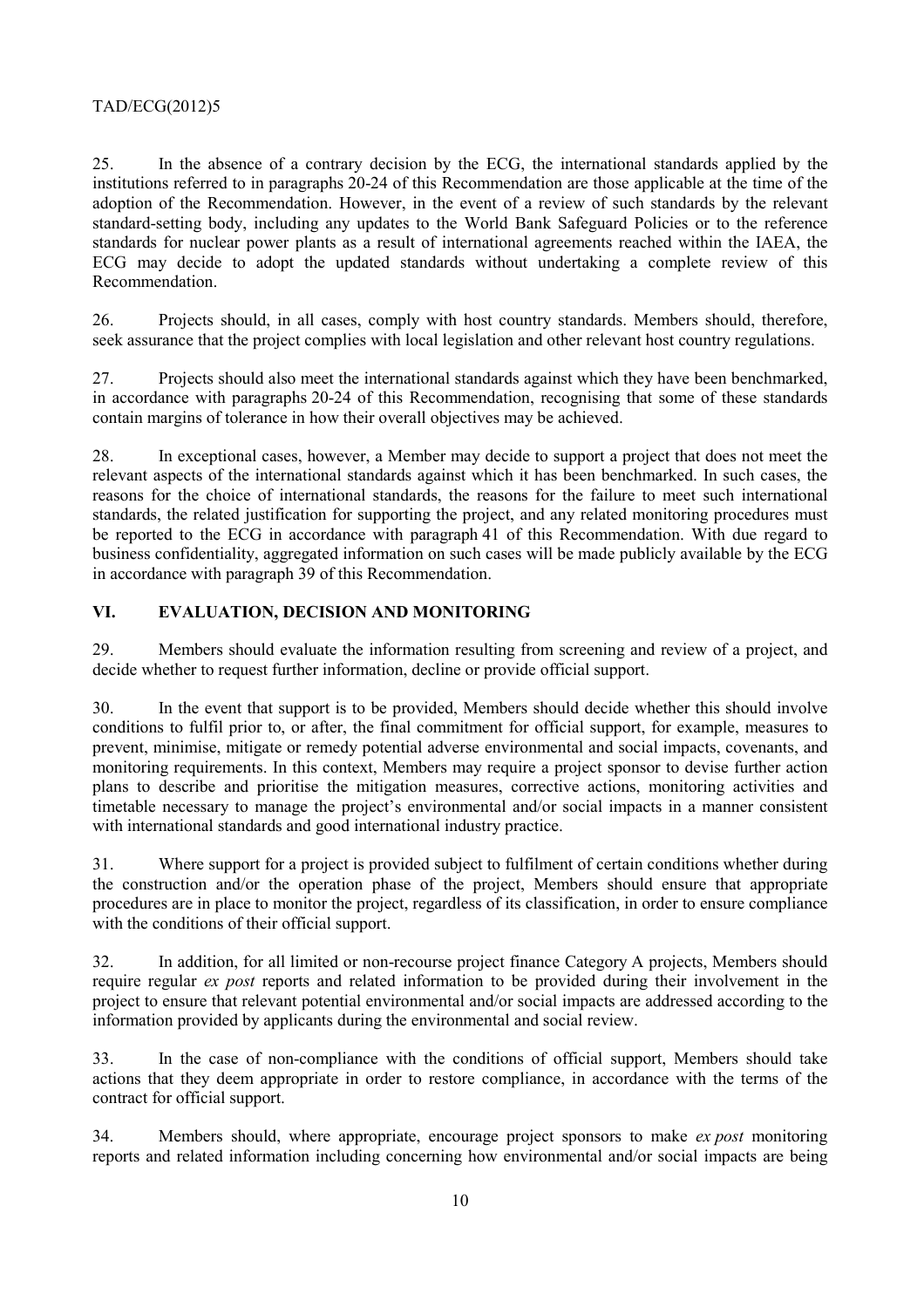addressed publicly available at regular intervals, including in forms accessible to local communities directly affected by the project and other relevant stakeholders.

#### **VII. EXCHANGE AND DISCLOSURE OF INFORMATION**

35. Members should publish national ECA environmental and other related policy statements or principles and procedural guidance relevant to the implementation of this Recommendation.

36. Taking into account the competitive context in which they operate and constraints of business confidentiality, Members should:

- share information with other Members and, if appropriate, with other financial institutions involved in the project, with a view to seeking, where appropriate, common positions on the review of projects, including project classification, and
- reply in a timely manner to requests from other Members in a co-financing or a competitive situation on the environmental and social standards accepted by the Member.

37. Also taking into account the competitive context in which they operate and constraints of business confidentiality, Members should:

- For Category A projects:
	- disclose publicly project information, including project name, location, description of project and details of where additional information (*e.g.* ESIA report, summary thereof) may be obtained, such as a buyer and/or project sponsor contact point and/or website link, as early as possible in the review process and at least 30 calendar days before a final commitment to grant official support; and
	- − require that environmental and social impact information (*e.g.* ESIA report, summary thereof) be made publicly available as early as possible in the review process and at least 30 calendar days before a final commitment to grant official support. Such information may be made publicly available by the Member or by an appropriate party involved in the project, such as the buyer and/or project sponsor.
- In the case where such project or environmental and social impact information has not, for exceptional reasons, been made public, explain the circumstances and report these in accordance with paragraph 41 of this Recommendation, except in re-insurance situations, where Members may rely on the lead Member to undertake the disclosure provisions of this Recommendation.

38. Subject to the legal provisions on public disclosure in Members' countries, Members should make available to the public at least annually environmental and social information on projects classified in Category A and Category B for which a Member has made a final commitment with respect to providing official support, including the type of information reviewed and the international standards applied, together with an ECA contact point for obtaining additional information.

- 39. The ECG shall:
	- Exchange views on a regular basis with appropriate civil society organisations, including business, industry, banking and trade union associations, and other non-governmental organisations, on the operation of this Recommendation.
	- Share experiences with, and exchange information on, the operation of this Recommendation with non-Members to increase awareness and understanding of the benefits of applying this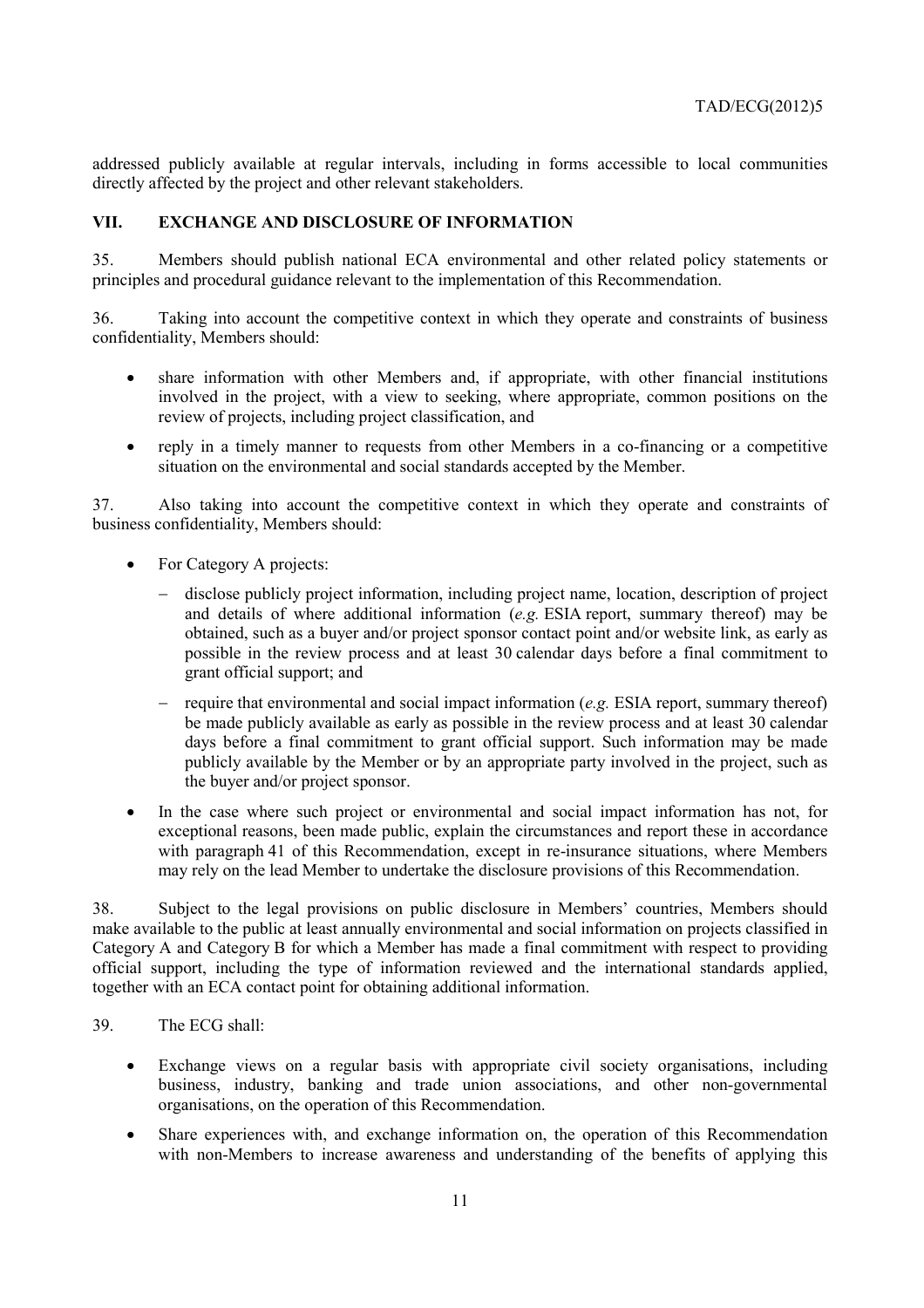Recommendation and with the aim of promoting a global level playing field on environmental and social due diligence for officially supported export credits and encouraging formal adherence.

• With due regard to business confidentiality, make aggregated information publicly available annually based on Members' reporting in accordance with paragraph 41 of this Recommendation.

## **VIII. REPORTING AND MONITORING OF THE RECOMMENDATION**

- 40. Members shall:
	- Ensure, through appropriate measures and mechanisms, compliance with their policies and procedures pursuant to this Recommendation.
	- Monitor and evaluate, over time, the experience with this Recommendation at a national level, and share experiences with the other Members, including about the standards applied to those projects that were subject to a review as referred to in paragraphs 20-24 of this Recommendation.
	- Continue to enhance and improve procedures at a national level to address the environmental and social impacts of projects, and to encourage their ECAs to allocate appropriate resources for this purpose.

41. Members shall report to the ECG *ex post* on an on-going basis or at a minimum semi-annually, in accordance with Annex III of this Recommendation, all projects classified in Category A and Category B for which a final commitment has been issued.

42. Members shall continue to build a body of experience on the application of this Recommendation through regular reporting and exchanges of information, with the aim of improving common practices, developing guidance, and promoting a level playing field. This work will include developing best practice for undertaking due diligence with regard to, for example, associated facilities and supply chains. To facilitate this work, Members shall:

- Report projects classified in Category A and Category B, in accordance with paragraph 41 of this Recommendation.
- Report on experience with using international standards for benchmarking purposes, in particular the use of margins of tolerance contained within such standards based on a description of the margins employed, together with any accompanying information on technical and financial feasibility issues and on the mitigation and remediation measures undertaken, in order to support the choice of alternative performance levels and demonstrate how the overall objectives of the international standards were achieved.
- Report projected annual emissions during the operations phase of projects in  $CO<sub>2</sub>$ -equivalent and/or the relevant carbon intensity (*e.g.* in g/kWh), where such emissions are projected to be in excess of  $25\,000$  tonnes  $CO<sub>2</sub>$ -equivalent annually and where the Member is in possession of the necessary information, *e.g. via* an ESIA report<sup>2</sup>, with a view to developing a common accounting and reporting methodology.

 $\frac{1}{2}$  Where the relevant industry sector EHS Guidelines call for recommendations to avoid, minimise, control and/or offset emissions of  $CO<sub>2</sub>$  from projects, the ESIA report is assumed to contain the emissions information necessary for reporting purposes, as referred to in paragraph 6 of Annex II of this Recommendation.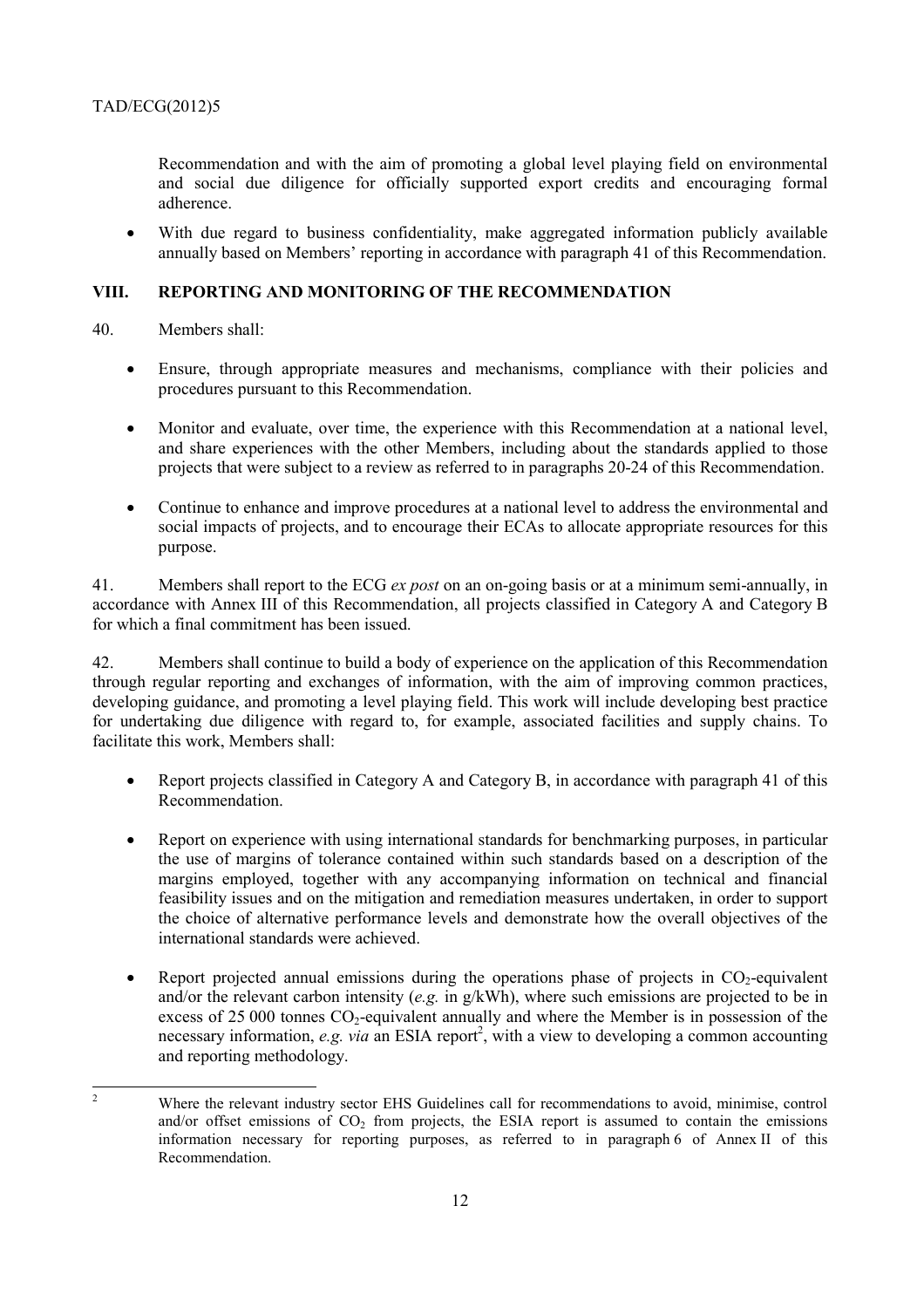- Share experience gained in respect of the assessments of existing operations.
- Share experience with applying the IFC Performance Standards beyond project finance transactions, including based on relevant exchanges with Equator Principles Financial Institutions and other relevant financial institutions.
- Exchange information on any additional measures that Members may have adopted for undertaking due diligence, consistent with the overall objectives of this Recommendation, and on any other issues or developments within the field of environmental and social reviews or assessments of projects or existing operations.

43. Members shall give further consideration to issues relating to support for thermal power plants and nuclear power plants, particularly the use of international standards and relevant sources of international guidance. This work should be based on:

- Reporting of any specific actions taken to avoid, minimise and/or offset  $CO<sub>2</sub>$  emissions, pursuant to the recommendations outlined in the EHS Guidelines for Thermal Power Plants, for all new high carbon intensity fossil fuel power projects exceeding 700g/kWh, taking into account, where appropriate, the context of the low carbon growth framework of the country where the project is located, the use of best appropriate technology to reduce carbon emissions, and other recommended actions.
- Sharing of experience gained by exporting countries in respect of handling the specific challenges of addressing the potential impacts of nuclear power plants, with a view to sharing practices on these issues. This work should also take into account relevant international conventions and guidelines, such as those adopted or recommended by the IAEA, and that are to be applied to all projects related to the production of nuclear power.

44. Members shall give further consideration to the issue of human rights, including with regard to relevant standards, due diligence tools and other implementation issues, with the aim of reviewing how project-related human rights impacts are being addressed and/or might be further addressed in relation to the provision of officially supported export credits. Members shall report to the ECG on their work not later than two years from the date of adoption of this Recommendation.

45. The OECD Secretariat shall monitor the implementation of this Recommendation through compilation of reporting by the Members and report annually to the ECG.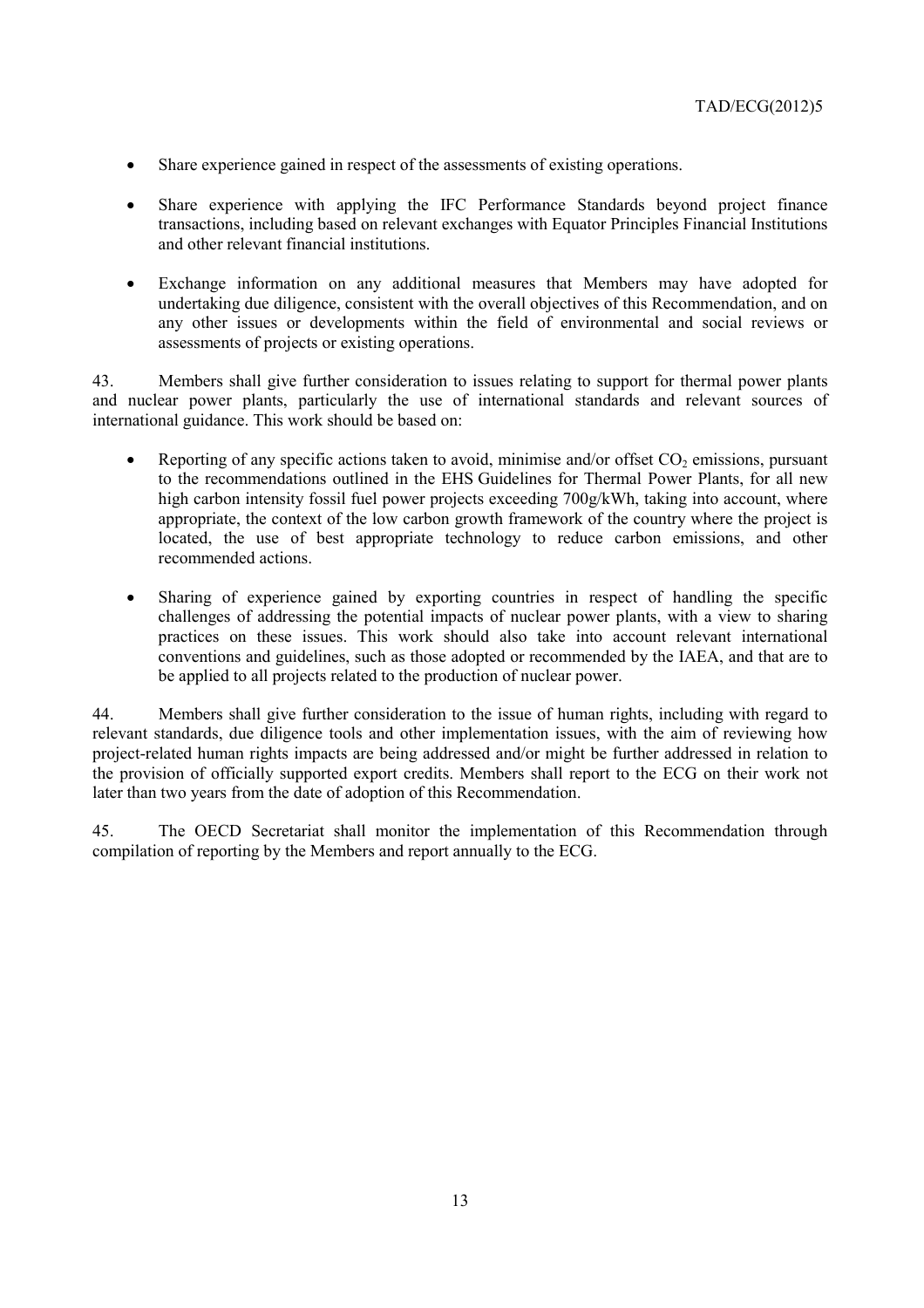B. WELCOMES the commitments by non-Members to respect environmental and social standards, and ENCOURAGES them to take due account of and adhere to the present Recommendation.

C. INSTRUCTS the ECG, in the light of experience, to report to Council on the implementation of this Recommendation and on the need to amend or undertake a review of elements of this Recommendation, not later than three years from the adoption of this Recommendation. Such a report will include, but may not be limited to:

- An update on the international standards to be used for benchmarking purposes, in accordance with paragraphs 20-24 of this Recommendation, and any changes to these standards agreed by the ECG in accordance with paragraph 25 of this Recommendation.
- Information on the body of experience, in particular with regard to improving common practices, developing guidance, and promoting a level playing field, for example, with regard to greenhouse gas accounting and reporting, and to sector-specific challenges, as set out in paragraphs 42-43 of this Recommendation.
- An update on ECG experience and views on how project-related human rights impacts are being addressed and/or might be further addressed in relation to the provision of officially supported export credits, as set out in paragraph 44 of this Recommendation.
- A progress report on efforts undertaken by Members to increase awareness and understanding of this Recommendation by non-Members, on the application of this Recommendation including the international standards referenced herein by non-Members, and on what amendments to this Recommendation and/or its implementation might help to promote a global level playing field for officially supported export credits.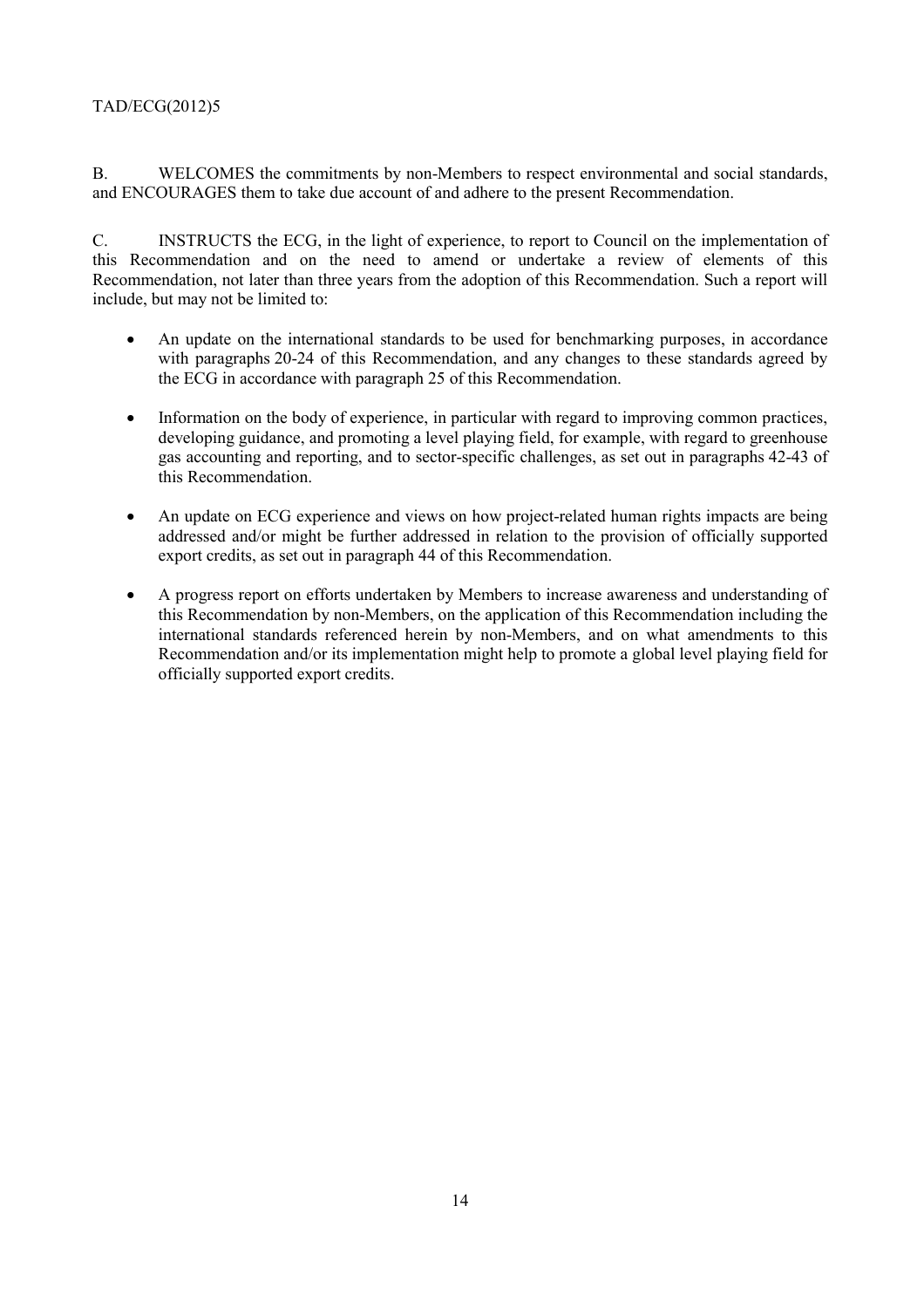# **ANNEX I**

# **ILLUSTRATIVE LIST OF CATEGORY A PROJECTS**

The following is an illustrative list<sup>1</sup> containing examples of the types of new projects and major expansion projects that may be classified as Category A; however, in practice, classification should be undertaken in accordance with the potential environmental and/or social impacts of each project.

1. Crude oil refineries (excluding undertakings manufacturing only lubricants from crude oil) and installations for the gasification and liquefaction of 500 tonnes or more of coal or bituminous shale per day.

2. Thermal power stations and other combustion installations (including cogeneration) with a heat output of not less than 300 megawatts (equivalent to a gross electrical output of 140 MWe for steam and single cycle gas turbines power stations) and nuclear power stations and other nuclear reactors, including the dismantling or decommissioning of such power stations or reactors (except research installations for the production and conversion of fissionable and fertile materials, whose maximum power does not exceed 1 kilowatt continuous thermal load).

3. Installations designed for the production, or enrichment of nuclear fuels, the reprocessing, storage or final disposal of irradiated nuclear fuels, or for the storage, disposal or processing of radioactive waste.

4. Integrated works for the initial smelting of cast-iron and steel, *e.g.* installations for the production of primary steel by blast furnace route or direct reduction; installations for the production of non-ferrous crude metals from ore, concentrates or secondary raw materials by metallurgical, chemical or electrolytic processes.

5. Installations for the extraction of asbestos and for the processing and transformation of asbestos and products containing asbestos: for asbestos-cement products, with an annual production of more than 20 000 tonnes finished product; for friction material, with an annual production of more than 50 tonnes finished product; and for other asbestos utilisation, of more than 200 tonnes per year.

6. Installations for the manufacture and/or recovery of chemicals (including but not limited to petrochemicals, fertilisers, pesticides & herbicides, health care products, detergents, paints, adhesives, agro-chemicals, pharmaceuticals, explosives) on an industrial scale using physical, chemical and/or bio-chemical processes and for large scale distribution of such chemicals *via* pipelines/terminals and associated facilities.

7. Construction of airports with a basic runway length of 2 100 metres or more.

8. Construction of motorways and express roads.

|<br>|<br>| The source is the revised EBRD Environmental Policy applicable as of 29 April 2003; however, for the purposes of this Recommendation, this List has been adapted.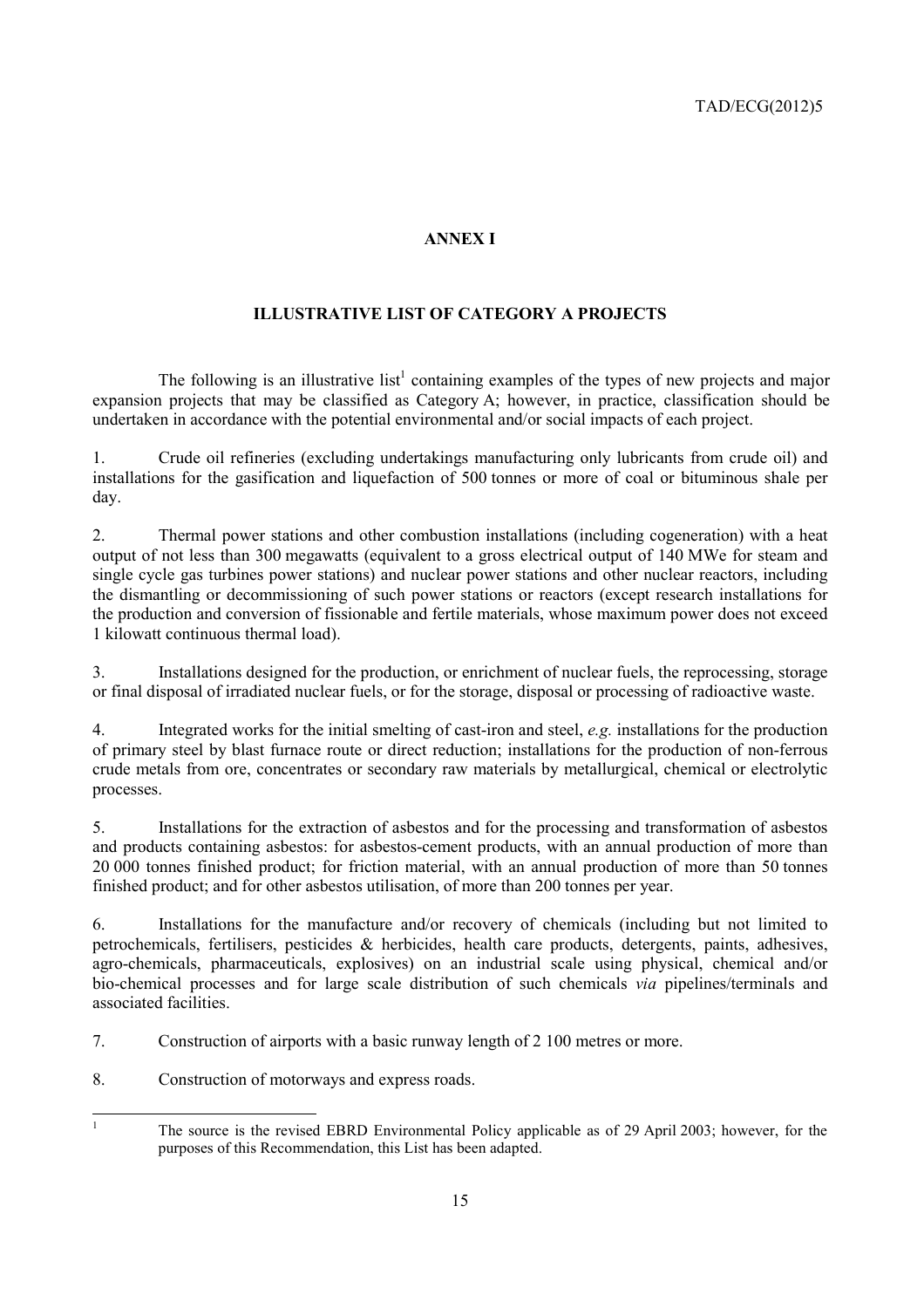9. Construction of a new road, or realignment and/or widening of an existing road, where such new road, or realigned and/or widened section of road, would be 10 km or more in a continuous length.

10. Construction of railway lines that go beyond urban areas and of long-distance railway lines.

11. Sea ports and also inland waterways and ports for inland-waterway traffic which permit the passage of vessels of over 1 350 tonnes; trading ports, piers for loading and unloading connected to land and outside ports (excluding ferry piers) which can take vessels of over 1 350 tonnes.

12. Waste-processing and disposal installations for the incineration, chemical treatment or landfill of hazardous, toxic or dangerous wastes.

13. Large<sup>2</sup> dams and other impoundments designed for the holding back or permanent storage of water.

14. Groundwater abstraction activities or artificial groundwater recharge schemes in cases where the annual volume of water to be abstracted or recharged amounts to 10 million cubic metres or more.

15. Industrial plants for the production of pulp, paper and board from timber or similar fibrous materials.

16. Operations that involve large scale extraction, *via* underground or open-pit mining, solution mining, or marine or riverine operations to obtain precious metals, base metals, energy and industrial minerals, or construction materials. It may also include the processing of the extracted material.

17. Greenfield cement plants where the project includes a greenfield quarry.

18. Large scale oil, gas, or liquefied natural gas development that may include any or all of:

- exploration (seismic and drilling);
- field development and production activities;
- transport activities, including pipelines/terminals, pump stations, pigging stations, compressor stations and associated facilities; or
- gas liquefaction facilities.

19. Installations for storage of petroleum, petrochemical, or chemical products with a capacity of 200 000 tonnes or more.

- 20. Large-scale logging.
- 21. Municipal waste water treatment plants with a capacity exceeding 150 000 population equivalent.

 $\frac{1}{2}$ 

As per the definition of the International Commission on Large Dams (ICOLD). ICOLD defines a large dam as a dam with a height of 15m or more from the foundation. Dams that are between 5 and 15m high and have a reservoir volume of more than  $3$  million  $m<sup>3</sup>$  are also classified as large dams.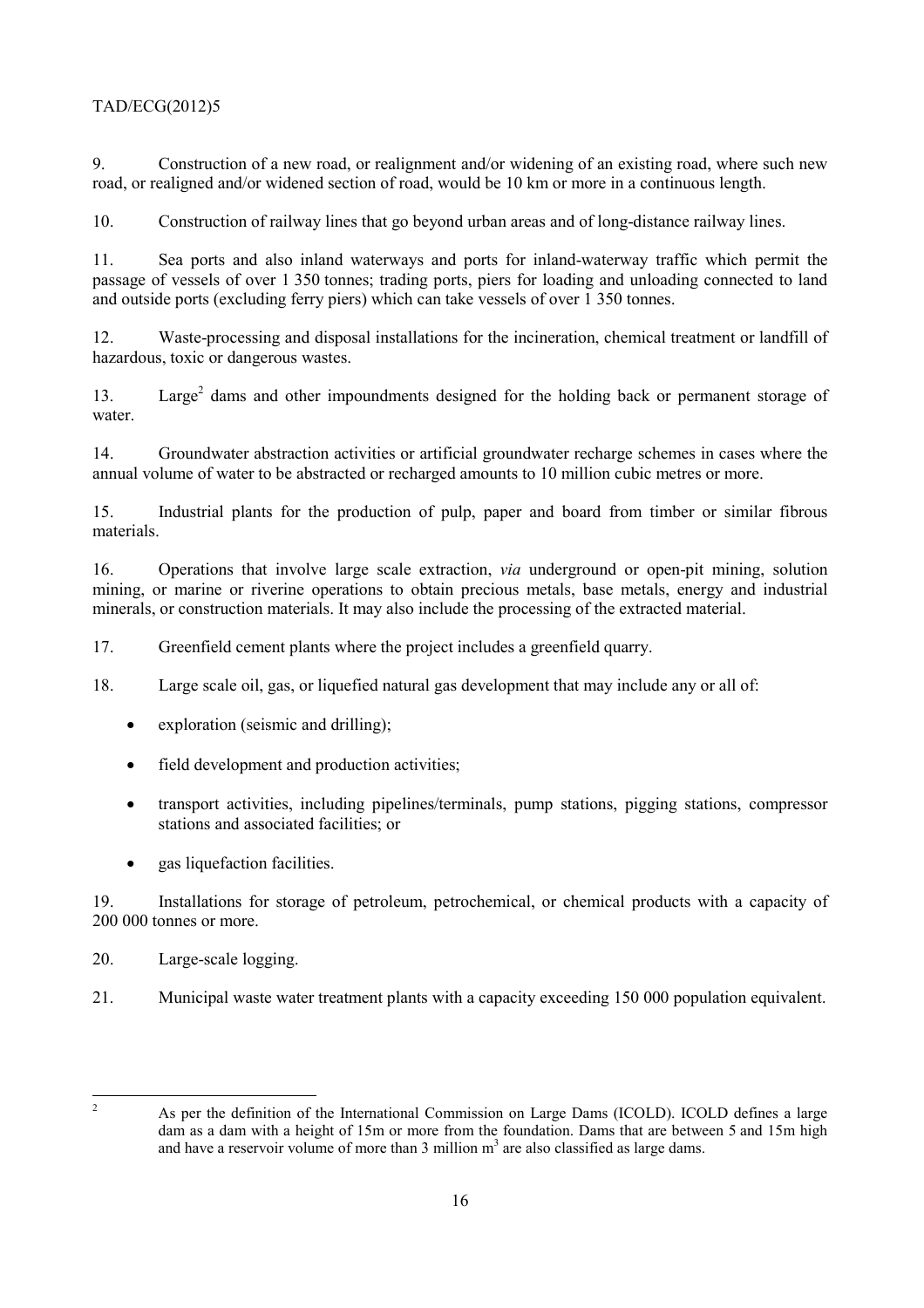22. Municipal solid waste-processing and disposal facilities.

23. Large-scale tourism and retail development.

24. Construction of overhead electrical power transmission lines with a length of 15 km or above<sup>3</sup> and a voltage of 110 kV or above.

25. Large-scale land reclamation.

26. Large-scale primary agriculture/sylviculture involving intensification or conversion of natural habitats.

27. Plants for the tanning of hides and skins where the treatment capacity exceeds 12 tons of finished products per day.

28. Installations for the intensive rearing of poultry or pigs with more than: 40 000 places for poultry; 2 000 places for production pigs (over 30 kg); or 750 places for sows.

29. Projects which are planned to be carried out in sensitive locations or are likely to have a perceptible impact on such locations, even if the project category does not appear in the above list. Such sensitive locations include National Parks and other protected areas identified by national or international law, and other sensitive locations of international, national or regional importance, such as wetlands, forests with high biodiversity value, areas of archaeological or cultural significance, and areas of importance for indigenous peoples or other vulnerable groups.

30. Projects involving land acquisition and involuntary resettlement of a significant number of affected people.

3

This 'limit' can be found in Directive EC 97/11.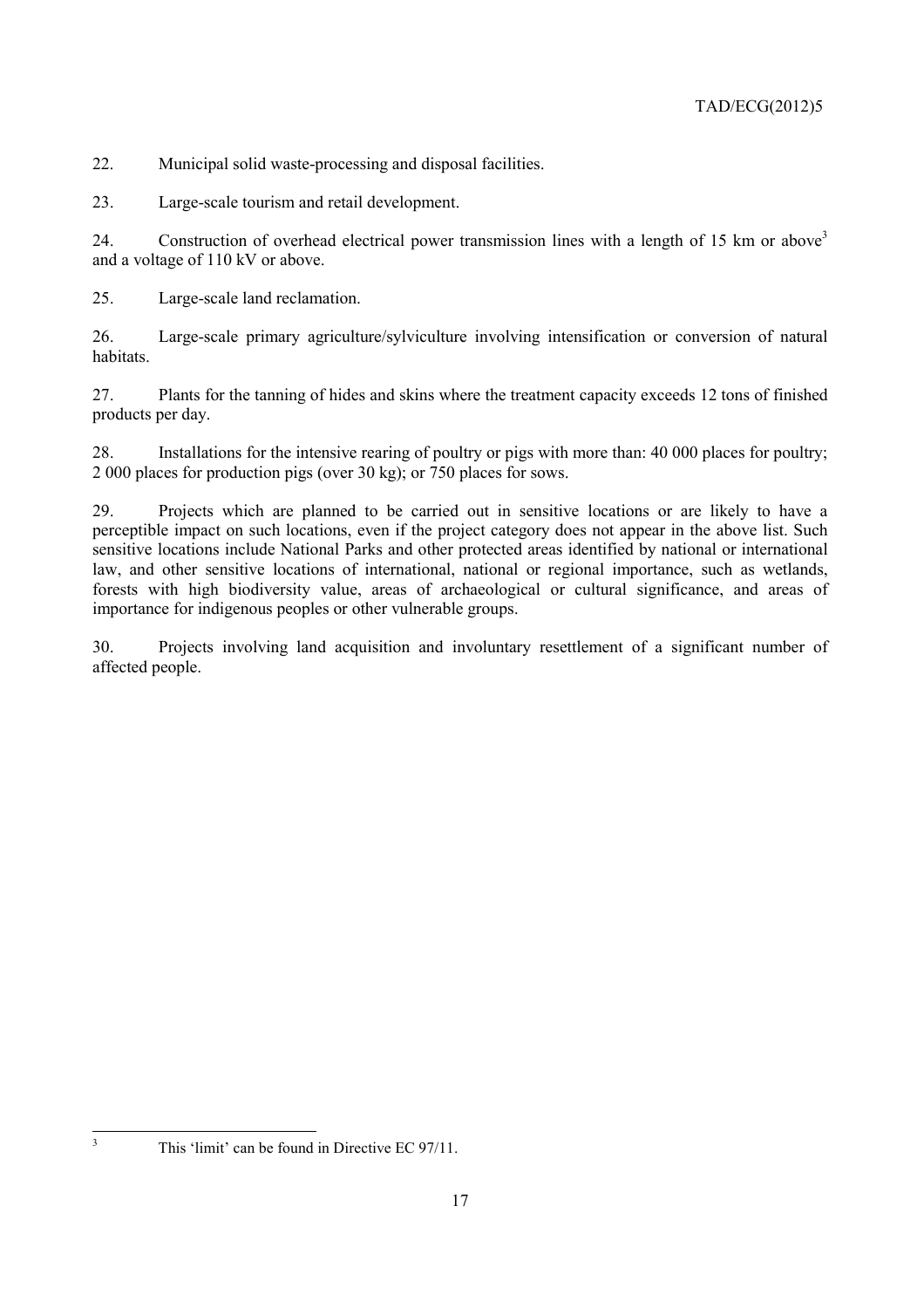### **ANNEX II**

#### **ENVIRONMENTAL AND SOCIAL IMPACT ASSESSMENT (ESIA) REPORT1**

 An Environmental and Social Impact Assessment (ESIA) report focuses on the significant issues of a project. The report's scope and level of detail should be commensurate with the project's potential impacts and risks, and should address the issues set out in the international standards applied to the project in accordance with paragraphs 20-24 of this Recommendation. The ESIA report typically includes the following items (not necessarily in the order shown):

- 1. Non-technical executive summary: concisely discusses significant findings and recommended actions in lay language.
- 2. Policy, legal, and administrative framework: discusses the policy, legal, and administrative framework within which the Assessment is carried out, including host country regulations, including obligations implementing relevant international social and environmental treaties, agreements, and conventions, the international standards applied to the project, as well as any additional priorities and objectives for social or environmental performance identified by the buyer/project sponsor. Explains the environmental requirements of any co-financiers.
- 3. Project description: concisely describes the proposed project and its geographic, ecological, social, health and temporal context, including any additional project components that may be required (*e.g.* dedicated pipelines, access roads, power plants, water supply, housing, and raw material and product storage facilities). Encompasses facilities and activities by third parties that are essential for the successful operation of the project. Normally includes maps showing the project site and the project's area of influence.
- 4. Baseline data: assesses the dimensions of the study area and describes relevant physical, biological, socioeconomic, health and labour conditions, including any changes anticipated before the project commences. Also takes into account current and proposed development activities within the project area but not directly connected to the project. Data should be relevant to decisions about project location, design, operation, or mitigation measures. The section indicates the accuracy, reliability, and sources of the data.
- 5. Environmental and Social impacts: predicts and assesses the project's likely positive and negative impacts, in quantitative terms to the extent possible. Identifies mitigation measures and any residual negative impacts that cannot be mitigated. Explores opportunities for enhancement. Identifies and estimates the extent and quality of available data, key data gaps, and uncertainties associated with predictions, and specifies topics that do not require further attention. Evaluates impacts and risks from associated facilities and other third party activities. Examines global, transboundary, and cumulative impacts as appropriate.

 $\frac{1}{1}$ 

This Annex is based on the IFC Guidance Notes: Performance Standards on Social and Environmental Sustainability of 31 July 2007; however, for the purposes of this Recommendation, the text has been adapted.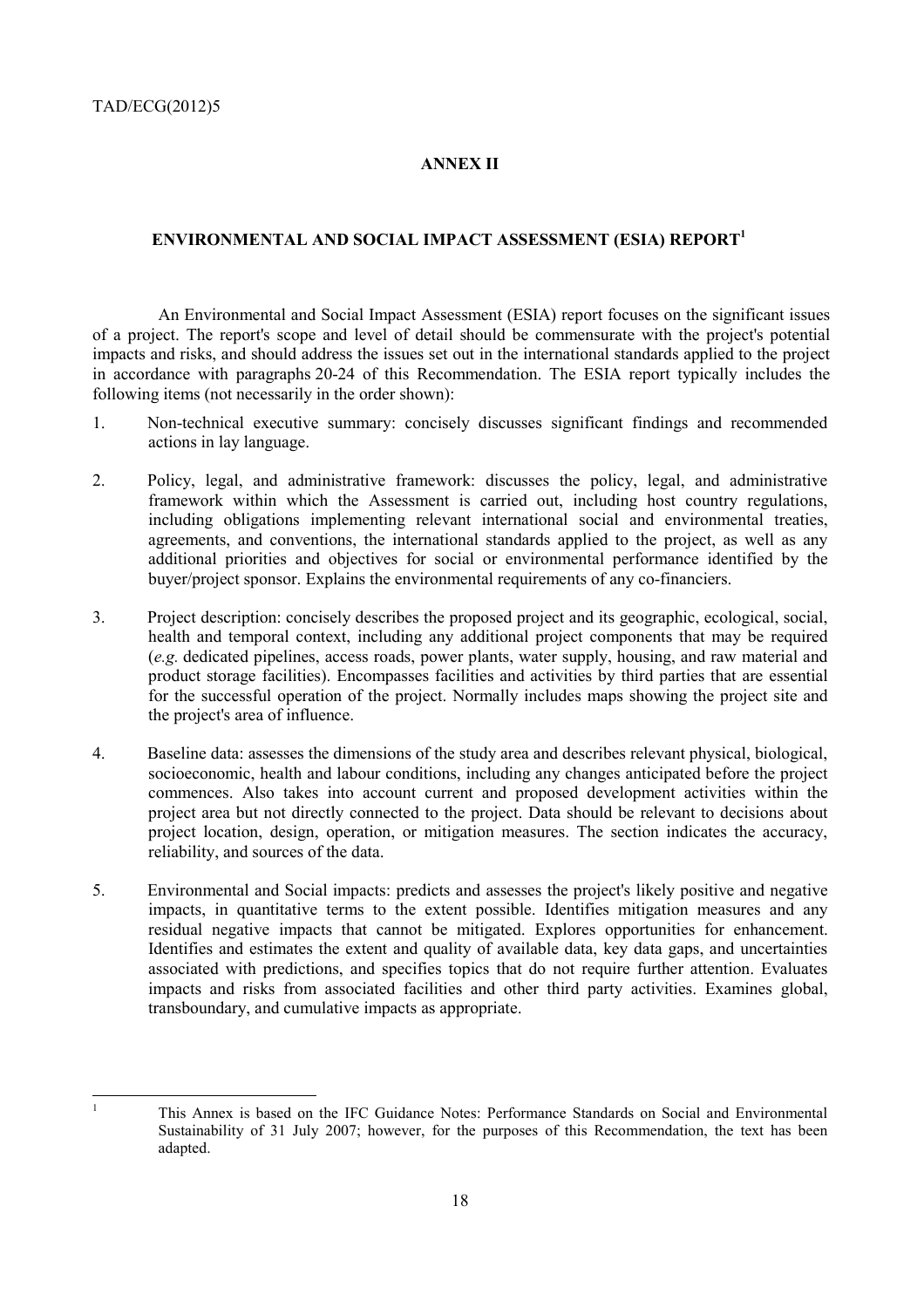- 6. Analysis of Alternatives: compares reasonable alternatives to the proposed project site, technology, design, and operation in terms of their potential environmental and social impacts; the feasibility of mitigating these impacts; their capital and recurrent costs; their suitability under local conditions; and their institutional, training, and monitoring requirements. States the basis for selecting the particular project design proposed and justifies recommended emission levels, including where relevant for greenhouse gases, and approaches to pollution prevention and abatement.
- 7. Management Programme: consists of the set of mitigation and management measures to be taken during implementation of the project to avoid, reduce, mitigate, or remedy for adverse social and environmental impacts, in the order of priority, and their timelines. May include multiple policies, procedures, practices, and management plans and actions. Describes the desired outcomes as measurable events to the extent possible, such as performance indicators, targets or acceptance criteria that can be tracked over defined time periods, and indicates the resources, including budget, and responsibilities required for implementation. Where the buyer/project sponsor identifies measures and actions necessary for the project to comply with applicable laws and regulations and to meet the international standards applied to the project, the management programme will include an Action Plan, which is subject to disclosure to the affected communities and on-going reporting and updating.
- 8. Appendices:
	- List of ESIA report preparers individuals and organisations.
	- − References written materials, both published and unpublished, used in study preparation.
	- − Record of interagency and consultation meetings, including consultations for obtaining the informed views of the affected communities and/or their legitimate representatives and other interested parties, such as civil society organisations. The record specifies any means other than consultations (*e.g.* surveys) that were used to obtain the views of affected groups.
	- Tables presenting the relevant data referred to, or summarised in, the main text.
	- − Associated reports, audits, and plans (*e.g.* Resettlement Action Plan or Indigenous Peoples/ Natural Resource Dependent Community plan, community health plan).
	- − Action Plan that *(i)* describes the actions necessary to implement the various sets of mitigation measures or corrective actions to be undertaken, *(ii)* prioritises these actions, *(iii)* includes the time-line for their implementation, and *(iv)* describes the schedule for communicating with affected communities when on-going disclosure or consultation is expected.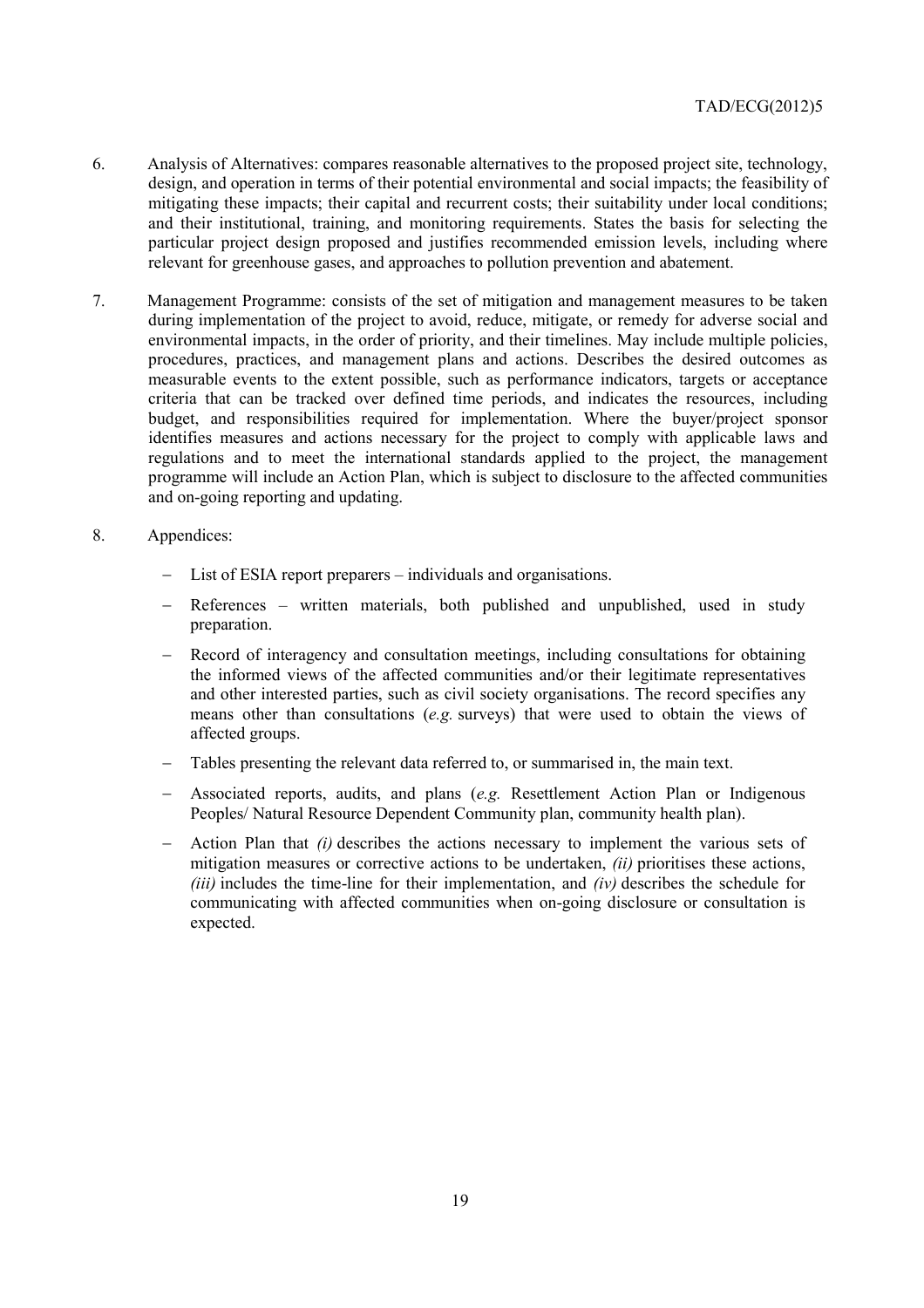## **ANNEX III**

### **INFORMATION TO BE PROVIDED FOR CATEGORY A AND CATEGORY B PROJECTS**

 The following is a list of the project-specific information to be reported to the ECG *ex post* on an on-going basis or at a minimum semi-annually, in accordance with paragraph 41 of this Recommendation. Aggregated information on this reporting will be made publicly available in accordance with paragraph 39 of this Recommendation.

#### 1. Project information:

- i) Name of project
- ii) Project country
- iii) Project sector
- iv) Project finance
- v) Amount officially supported (SDR million)
- vi) Brief description of capital goods and services and the project to which these are destined

#### 2. Co-operation with other ECAs (if relevant):

- i) Other ECAs involved
- ii) If yes, please specify the name(s) and role(s) of each ECA
- 3. Classification:
	- i) Category of project
	- ii) Reasons for classification, including project type
- 4. Type of environmental and social information reviewed:
	- i) Environmental and Social Impact Assessment (ESIA)
	- ii) If no ESIA, please specify the type and source of environmental and social information reviewed
- 5. Environmental and social standards applied:
	- i) Compliance with host country standards
	- ii) International standards against which the project was benchmarked:
		- World Bank Safeguard Policies (please specify which ones)
		- IFC Performance Standards (please specify which ones)
		- Major Multilateral Financial Institution (please specify which one)
	- iii) Please provide an explanation for the choice of the aforementioned international standards, including, if appropriate, for non-project finance transactions, the trigger criteria for applying World Bank Safeguard Policies or IFC Performance Standards